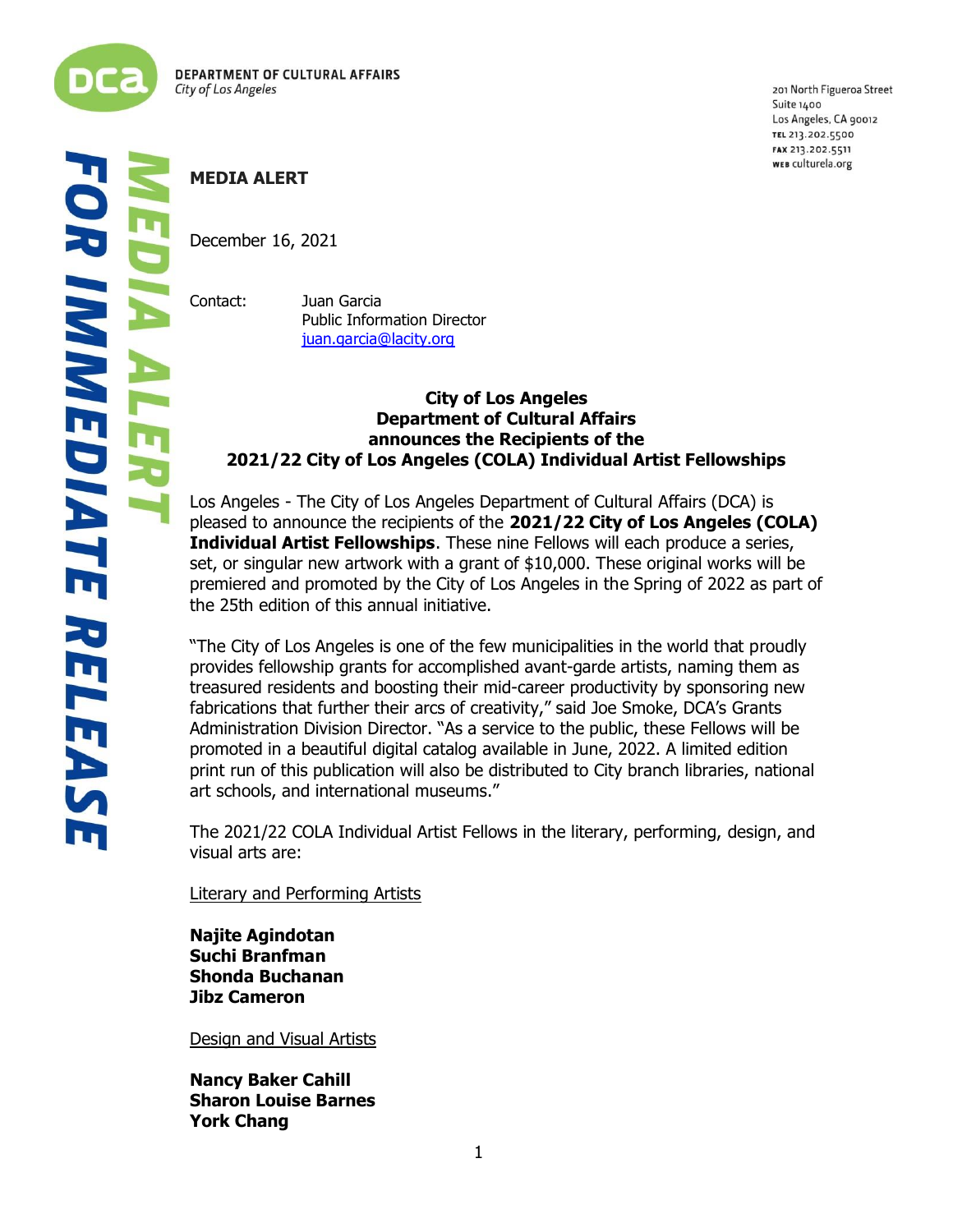## **Danny Jauregui Yoshie Sakai**

Each of these Fellows has demonstrated an exemplary career-trajectory. Each has contributed more than 15 years of professional public presentations in the LA region. In addition, these artists are highly respected by their peers because of their ongoing creative endeavors and contributions to the community.

The grantees were chosen in several review-rounds by a set of multi-disciplinary peer panelists including a museum curator, three past COLA Fellowship recipients, two local independent curators, a celebrated solo performing artist, and a literary arts organization manager.

COLA is one of the twelve grant-categories offered annually by DCA, and all of the categories honor the synergetic relationship between Los Angeles and its creative entrepreneurs, the spectrum of our collective cultural history, and the city's status as a global center of creative talent.

## **About the 2021/22 COLA Fellows**

Literary and Performing Artists

#### **Najite Agindotan**

Najite Agindotan is a master drummer/Afrobeat musician. Mr. Agindotan is a renowned Nigerian-born master drummer, activist, multi-instrumentalist, singer, and composer who founded the Los Angeles-based Afrobeat band Najite & Olokun Prophecy (NOP). Najite's notable contributions to LA Black communities include the founding of the Leimert Park Drum Circle, Leimert Park Art Walk, Leimert Park Day of Ancestors Festival of Masks, Annual Fela Kuti Day, and a score of collaborations with musicians and communities throughout Los Angeles. To see more of his work, visit [Najite Agindotan on Journey to Afrobeat \(Clips\) -](https://www.youtube.com/watch?v=SbRyKE2BkCk&list=PLDvONNO1MiPsuS5zn8iuZZP8UrMEXXBsf) YouTube.

#### **Suchi Branfman**

Suchi Branfman, choreographer, curator, performer, educator, and activist, has worked from the war zones of Managua to Moscow's Bolshoi Theatre and from Kampala's Luzira Prison to NYC's Joyce Theatre. Her work strives to create an embodied terrain grounded in storytelling, dialogue, listening, and action. Branfman is currently amidst a ten-year choreographic residency at the California Rehabilitation Center, a medium security state men's prison in Norco, CA, is Artistic Director of the multi-faceted Dancing Through Prison Walls project, serves on faculty at Scripps College and Cal Poly Pomona, and is a community gardener and prison abolition activist.

#### **Shonda Buchanan**

Shonda Buchanan is a poet and memoirist. She has published two books of poetry, a memoir and two Los Angeles anthologies. As a daughter of Mixed Bloods, triracial and tri-ethnic African American, American Indian, and European-descendant families who migrated from North Carolina and Virginia in the mid-1700s to 1800s to Southwestern Michigan, and a Los Angeles transplant, her work explores identity, ethnicity, landscape, gender, and loss. Her memoir, Black Indian, won the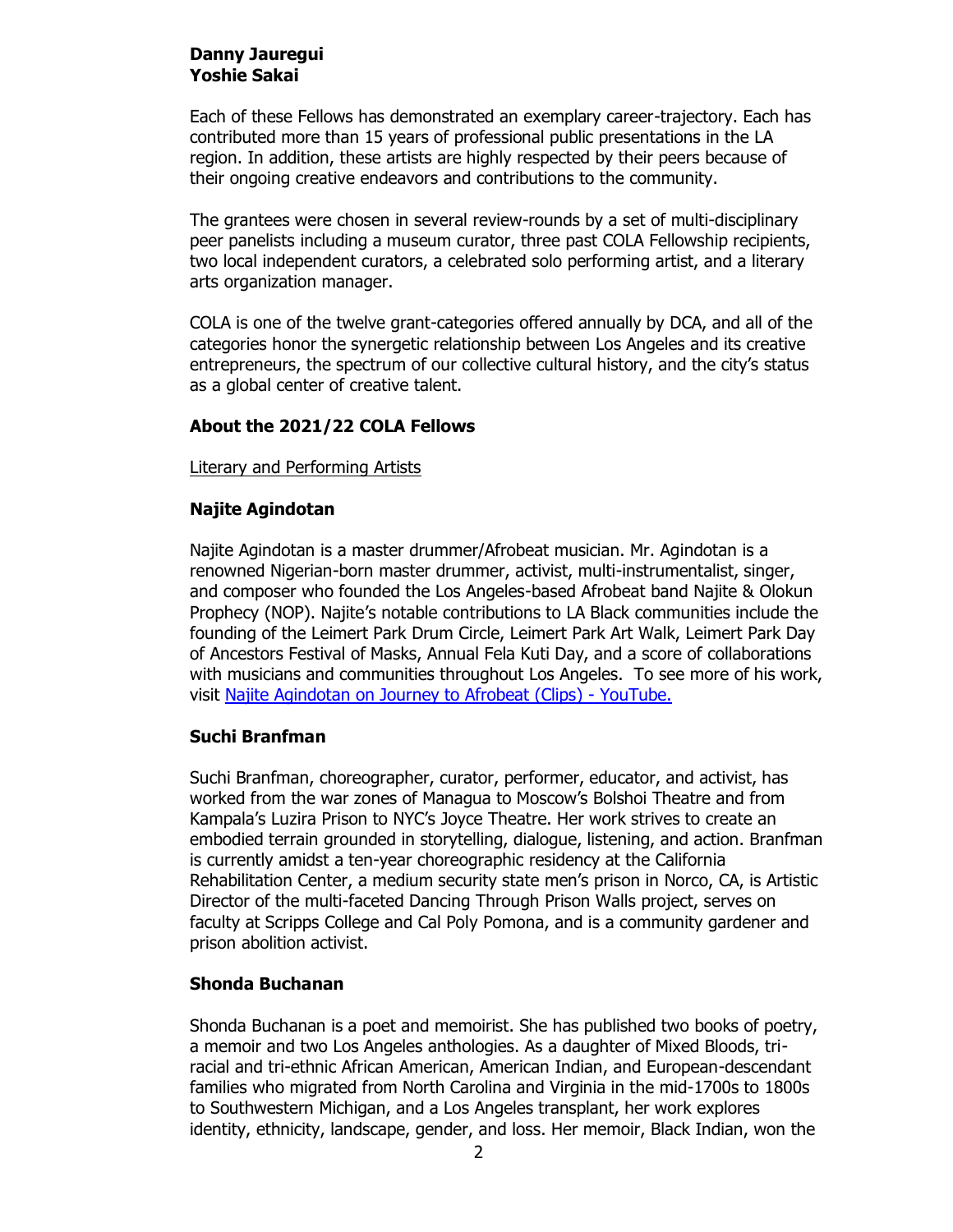Indie New Generation Book Award for Memoir. To learn more about her work, visit [www.shondabuchanan.com.](http://www.shondabuchanan.com/)

## **Jibz Cameron**

Jibz Cameron is a performing artist, playwright-actor. She has been making work for over 15 years, mainly under an alter-ego Dynasty Handbag, which incorporates absurdist humor, physical comedy, and feminist ideologies. She writes full length theater shows, produces video, and also hosts Weirdo Night, a popular monthly Los Angeles performance and comedy event. To learn more about her work, visit [www.dynastyhandbag.com.](http://www.dynastyhandbag.com/)

#### Design and Visual Artists

## **Nancy Baker Cahill**

Nancy Baker Cahill is a visual design artist. Her first language is abstract graphite drawing and her process is deeply physical. In immersive digital and analog mediums, her mark-making underscores temporal transitions while isolating simultaneous moments of exertion and stillness. All of her drawings locate the human body as a vulnerable, ephemeral, and resilient territory, briefly located in time and space. She aims to offer an embodied understanding of both the urgency and opportunity of the moment we are in. On paper and in digital space, she provides a portal to an imagined near-future, altered by human intervention. Accessibility, public engagement, and interdisciplinary collaboration are crucial to her practice. To see more of her work, visit [www.nancybakercahill.com.](http://www.nancybakercahill.com/)

## **Sharon Louise Barnes**

Sharon Louise Barnes is a visual design artist. Her work draws upon current and historic references to the Black experience in which meaning can often be complex and deeply layered. By favoring the use of abstract visual languages without literal figuration, she can open alternative ways of seeing through sensory and intuitive modes of communication that cross cultural boundaries. Exploring the medium of Social Abstraction and the poetics of materiality, she enjoys moving freely between two-dimensional and three-dimensional space, often blurring the lines between painting and sculpture to explore metaphors of fracture, displacement, healing, and rebuilding. To learn more about her work, visit [www.sharonlouisebarnes.com.](http://www.sharonlouisebarnes.com/)

# **York Chang**

York Chang is a visual design artist. He makes conceptually driven work which, most recently, considers the shifting relationship between images and text, and how collective belief is manipulated by spectacle and fractured narratives in evolving forms of propaganda. He works across disciplines and media, presenting photographs, sculpture, painting, performance, artist books, videos, and plays in his projects. These works are often put into relation with each other in larger, immersive narrative installations. He uses mixed-media strategies, such as appropriation, collage, and decollage, as interventions into information storage systems as well as modes of display and public address. He foregrounds the labor of looking in these works, through searching, sorting, and organizing images, rather than traditional skills or craft. To learn more about his work, visit [www.yorkchang.com.](http://www.yorkchang.com/)